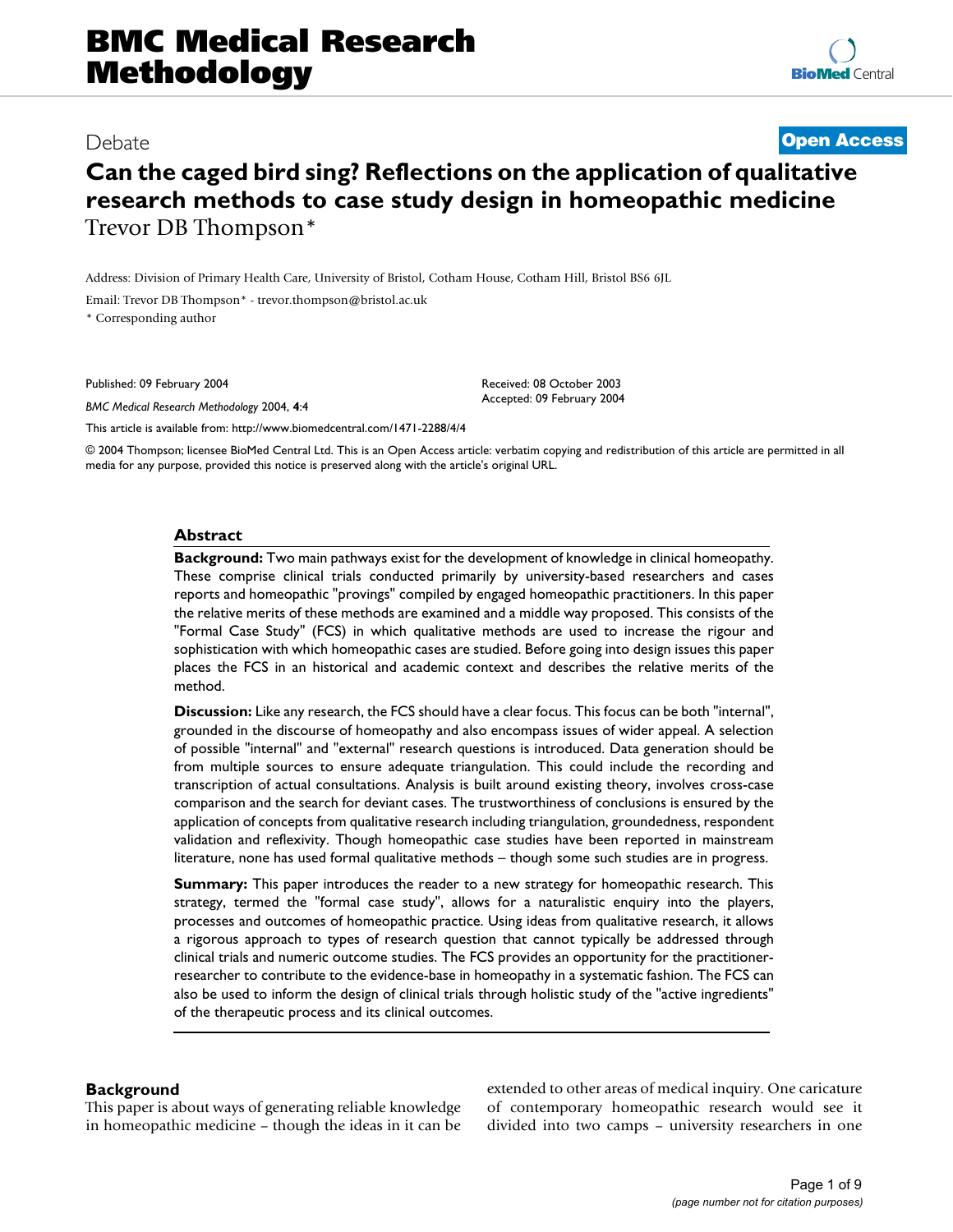and engaged homeopathic practitioners in the other. The former has traditionally focused on the double blind, placebo controlled, randomised controlled trial (RCT) as its principle means of investigation, whilst the later has focused on creating case reports and conducting homeopathic "provings" – also known as "homeopathic pathogenetic trials".[1]

Its ready applicability to pharmaceutical interventions and its ability to deal with systematic bias has led the RCT to become *the* method for evaluative research in academic medicine. RCTs of homeopathy have proven inconclusive. Linde's meta-analysis of 1997 showed that, overall, trials of homeopathy indicated an effectiveness superior to placebo.[2] However the larger and more high quality trials were more likely to be negative and in the last two years a string of inconclusive trials have been published. [3-6]

Some of the challenges of applying RCT designs to homeopathy have been described by other authors.[7,8] A central difficulty is that the placebo-controlled RCT has low external or "model" validity in relation to the practice of homeopathy in real-world contexts. For instance in the homeopathic management of on-going illness, the introduction of placebo medication affects the interpretation of progress at follow-up – has the practitioner chosen the wrong medicine or has the patient been allocated to the placebo arm? Also the homeopathic approach includes an in-depth consultation, aspects of which are potentially therapeutic and which are received by both arms in a trial.

Meanwhile practitioners, many of whom are qualified medical doctors, appear to see convincing therapeutic outcomes in their clinics.[9] For them the songbird of homeopathy sings often enough to keep them engaged in a demanding discipline. Within the community, therapeutic knowledge is conveyed primarily through written and seminar reports of these successful cases. These cases are one of the key sources of knowledge on which homeopathic practice is based. By contrast knowledge from RCTs is of little practical use to the homeopath.

The practice of basing therapy on knowledge of individual cases is not in vogue in mainstream medicine – except perhaps with respect to adverse event reporting. A widely used Evidence-Based Medicine text states that "because these studies lack comparison groups, they are usually only sufficient for hypothesis generation and thus point to the need for other studies".[10] We know an observational case-based epistemology was central to Hippocratic medicine and this tradition was revived by physicians such as Sydenham – a key instigator of what we know as modern clinical practice and famed for his ability as a natural historian.[11]

By way of contrast cases are a central component of medical education – unsurprising since the results of all clinical epidemiology have to be interpreted in light of individual predicaments.[12] Getting research findings into practice is one of the central challenges of EBM.[13] In the case of homeopathy the practitioner would turn to a non-research journal such as "Homeopathic Links". The case reports in this journal, that adhere to guidelines for authors [14], are of as high a quality as any currently available. Such case reports serve the practitioner community well but, by even the most liberal criteria, can be considered only weakly scientific. Reports are anecdotal with the patient's story nested within the (normally affirmative) therapeutic story of the case within a larger story of homeopathy as an effective system. The "discourse" (i.e. the written/verbal expressions of the tacit assumptions of a particular community) is firmly homeopathic. This type of reporting has inherent limitations that reduce its value as a source of trustworthy knowledge. Some of these are listed in Table [1](#page-2-0).

This paper opens for debate the idea of a middle way between the anecdotal informality of the case report and the simplifying assumptions of the RCT. It suggests methods that may still allow the songbird to be heard without the merits of that song being exaggerated. It suggests methods that can be adopted by both academic and practitioner-researchers on a variety of scales to produce results of value to both the sceptical enquirer and the homeopathic community.

This middle way consists of research designs that can be termed "formal case studies" (FCSs) to contrast them from the informal case reports above. The FCSs can employ the established methods of qualitative research to improve the rigour and sophistication of our approach to homeopathic cases. The remainder of this paper will discuss the process of designing formal case studies in homeopathy and ensuring the trustworthiness of their findings. Prior to this the case study as formal research method is introduced.

# *Case studies in context*

Case studies are little used in contemporary medical research though they have been deemed "probably the most neglected of clinical research methods" by an author writing about Primary Care research in the UK.[15] This contrasts with fields such as education, business and governmental research where case studies are probably the commonest method in use. As mentioned above, Western medicine does have a long tradition of case-base learning stretching back to the astutely observing Greeks which was eclipsed by the rise of laboratory medicine in the nineteenth century and statistical inference in the twentieth.[16]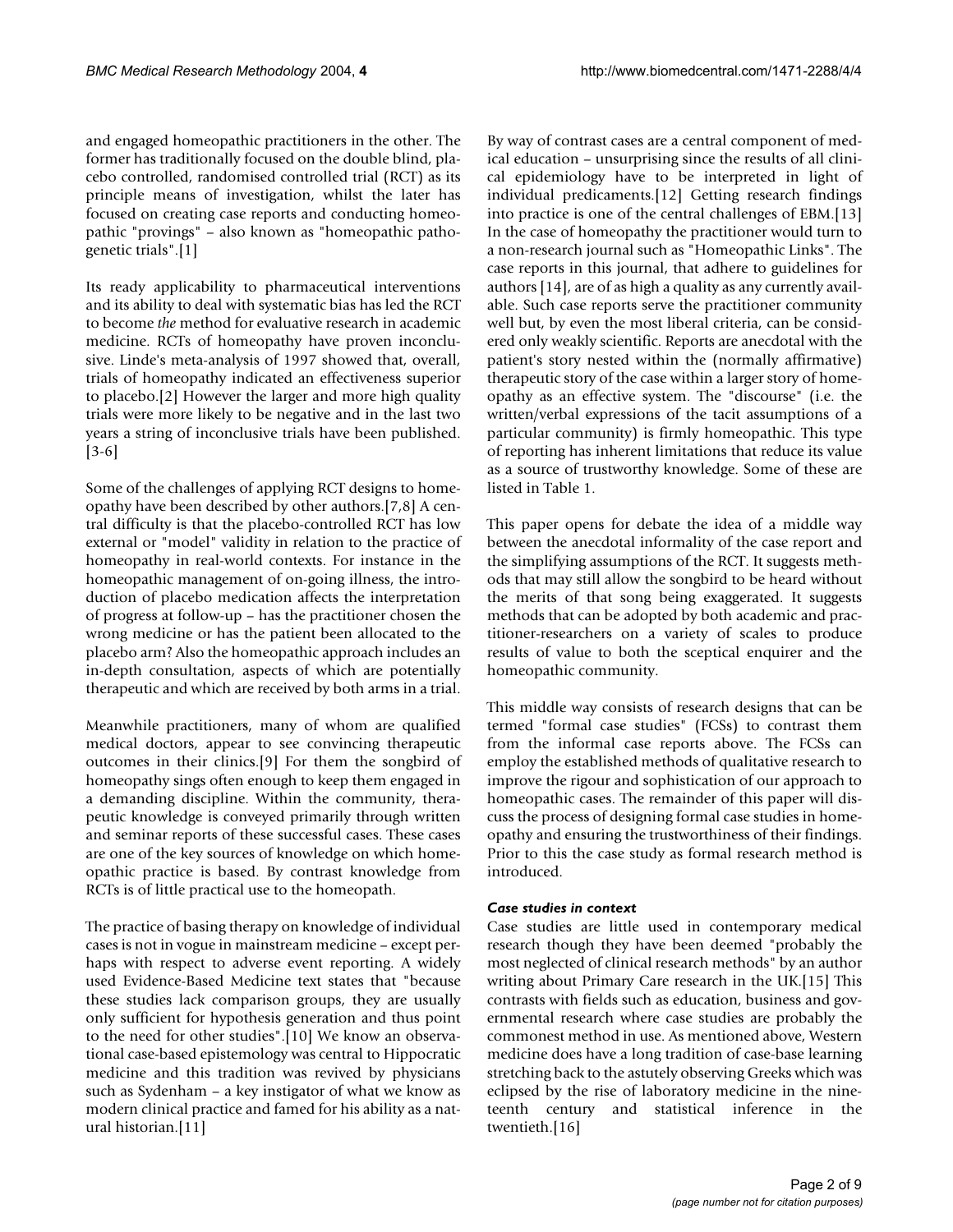#### <span id="page-2-0"></span>**Table 1: Some intrinsic limitations of standard homeopathic cases reports:**

1. Submitted by practitioners predisposed to view the therapeutic process through the theories of homeopathic medicine.

- 2. Rival explanations for changes in health status not systematically investigated
- 3. Objective evidence in the form of questionnaire responses, laboratory findings and reports from other carers not normally included.
- 4. Dependent on the accuracy of the notes and memory of the practitioner
- 5. Typically retrospective allowing for selection of best results not therefore indicative of the nature of practitioner's practice as a whole.

6. Duration and detail of follow-up frequently insufficient to be sure of depth and longevity of any therapeutic response. Unchanged symptoms not usually included in follow-up reports.

What are the relative merits of the case-based approach? This question is well covered elsewhere – for instance Lukoff in a comprehensive overview reasons:

"because case studies examine people in or close to real situations, and because they do not distort naturally occurring behavior through experimental manipulation and the setting up of artificial conditions, they usually offer better external validity than do controlled experiments.".[17]

Recall that it was lack of external validity (the extent to which the study findings can be duly related to the real world) that was the main critique of the RCT. Practitioners treat individuals, with whom a host of variables may serve to frustrate the neat implementation of trial data derived from populations. The individualising nature of homeopathic treatment (where remedies are not typically prescribed on the basis of a diagnosis but on a study of the particular features of a case) makes a case-based enquiry essential to the generation of knowledge "within" homeopathy.

FCSs are grounded in the established practices of qualitative research – see Cassidy for a review of qualitative methods as applied to CAM.[18] The principles of qualitative research have been applied for decades in disciplines such as sociology, anthropology and education and have recently begun to find favour in medicine.[19,20] It applies itself principally to questions that require an indepth understanding of human decision-making, opinion, behaviour or experience. What qualitative research studies lack in scale they often make up for in depth or "thickness" of understanding in addressing issues that could not otherwise be tackled (see below and Table [2](#page-3-0) for examples).

Yin, author of an influential textbook on case studies, defines three main types – the exploratory, descriptive and explanatory.[21] Exploratory and descriptive case studies do not offend the normal logic of epidemiology but understanding how case studies can be used to *explain* observations is more challenging for the medical reader. Explanatory case studies must begin with some sort of proposition – preferably grounded in established theory. These propositions are then tested by a variety of analytic tools, central to which is the search for rival explanations. This process leads, through a "replication logic", similar to that found in laboratory medicine, to a theoretical generalisation to similar contexts outside the study. This process is found in many other branches of academia – e.g. historical research, and can be termed "theoretical generalisation".

# *Other types of observational research*

The formal case study is of course not the only method to straddle the gulf between RCTs and informal case reporting. A variety of observational studies have been published in homeopathy including clinical audits [23], prospective observational studies [24] and pragmatic RCTs. [25] (these are RCTs in which homeopathy is compared not to placebo but to a "standard" or alternative intervention). The role of non-RCT "outcomes" research in CAM has recently been reviewed.[26] Observational methods are typically deemed inferior to RCT designs though recent findings show that studying outcome using cohort or case-control designs (i.e. without placebo or randomisation) does not in fact lead to (the presumed) overestimation of treatment effect. Such designs are also less prone to creating paradoxical conclusions than RCTs.[22]

So far this paper has argued for the need for formal approaches to case studies in homeopathy and provided an introduction to a method grounded in qualitative research. In the next sections the process of designing a FCS is described.

#### **Discussion**

#### *Designing a Formal Case Study (FCS)*

Formal case studies can be designed and conducted by homeopathic practitioners though their credibility is increased with the inclusion in the design and implementation of neutral or sceptical colleagues. Though FCSs can meaningfully include a single case they are better designed to include a series of cases as the comparison of individual cases is an important part of the analytic proc-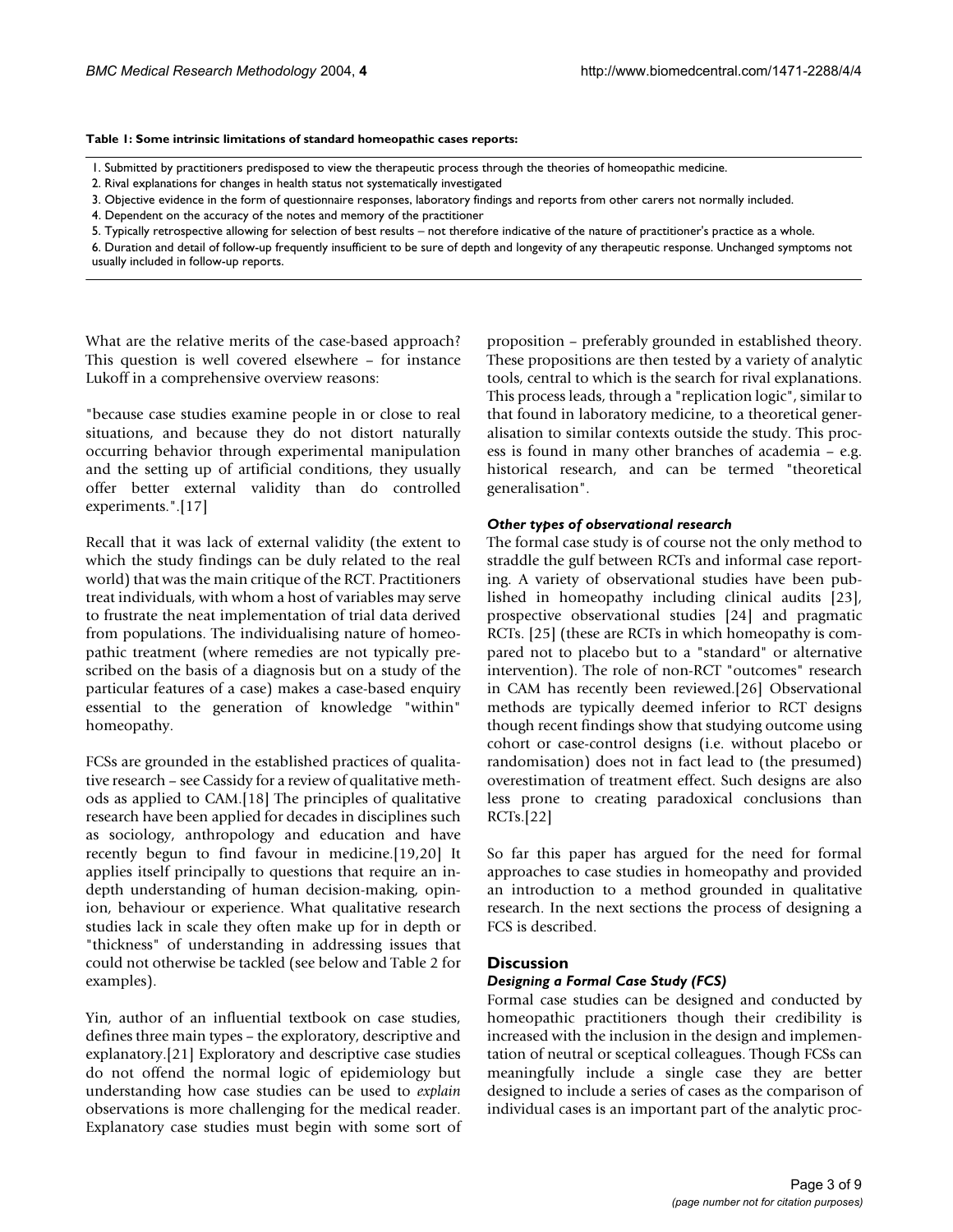#### <span id="page-3-0"></span>**Table 2: Potential research questions that can be answered through the FCS**

#### **Questions on patient narratives**

- 1. What factors have led to the person attending for homeopathic treatment?
- 2. Can life events such as grief be seen to trigger pathological states?
- 3. Can conventional treatments be seen to create negative syndrome shift (26)?
- 4. What is it like to live with common conditions such as RA?

#### **Questions about the therapeutic process**

- 1. What is different about homeopathic case-taking?
- 2. What types of questioning lead to the gathering of rich information?
- 3. How do written records compare with transcripts?

#### **Questions testing homeopathic theory**

- 1. Do symptom aggravations occur in practice and what is their nature?
- 2. Do old symptoms return in the healing process?
- 3. Does healing occur in accordance with "Hering's Law"?
- 4. What themes emerge when comparing several cases apparently helped by the same remedy?

#### **Questions on outcome**

- 1. Has positive therapeutic change occurred in this case/these cases?
- 2. What explanations are there for positive change?
- 3. In which medical conditions is homeopathy apparently effective?
- 4. How in subjective terms do people describe healing experiences?
- 5. To what factors do patients attribute their change?
- 6. What adverse events have occurred in the course of treatment?
- 7. In what ways are patients satisfied/dissatisfied with their care?

ess. The design process can be divided into several stages as follows.

#### *Deciding on the focus of the study*

One of the strengths of the FCS is that it can address a diversity of issues – including but not limited to the assessment of outcome. Many such issues are "internal" to homeopathy and would not typically find publication in a journal such as BioMed Central but which would be appropriate for the homeopathy research journal "Homeopathy". A typology of potential FCS research questions is provided in Table [2.](#page-3-0)

Some of these questions are of wider interest. For instance, as Swayne has highlighted, homeopathic consultations contain some of the richest "pathographies" (verbal descriptions of the evolution of disease) in medicine.[27] "Narrative-Based Medicine" is now widely discussed in the UK and is concerned, amongst other things, with giving voice to what it is really like to live with given diagnoses.[28] Interviews with homeopathic patients could potentially be used for on-line databases such as DIPEx (the Database of Individual Patient Experience).[29] Perhaps too the consulting style of homeopathic doctors, with which patients often express satisfaction, has something to teach the medical profession in general.[30]

#### *Sampling in the FCS*

FCS design is almost certainly prospective whereas most case reports are put together retrospectively when the patient has been seen to respond well. There are many possible "frames" for prospective sampling including each consecutively referred patient, every 10th patient or every patient presenting with a particular diagnosis. The latter would obviously be necessary for the researcher interested in the effectiveness of homeopathy for a given condition but for research into, say, the nature of homeopathic aggravations, it would not be particularly important to study patients with the same diagnosis. Sampling for cases responding to a particular remedy would be more difficult to do prospectively – unless data were collected on a great many cases and then grouped according to remedy. The utility of collaborative efforts in FCSs is apparent.

#### *Planning Data Collection*

Case studies are criticised when they rely on a database that depends on the notes and memory of the practitioner – as is normally the case in informal case reports. FCSs are distinguished by the range of data sources that are ulitised to triangulate study findings. Triangulation is a term from qualitative research and is one of the methods used to increase the trustworthiness of study conclusions. If therapeutic change reported by a practitioner is confirmed by the patient's illness journal, GP, blood results, numeric outcome measures, spouse and by independent interview, then it can be said to have occurred beyond reasonable doubt. Of course that still leaves open the question of how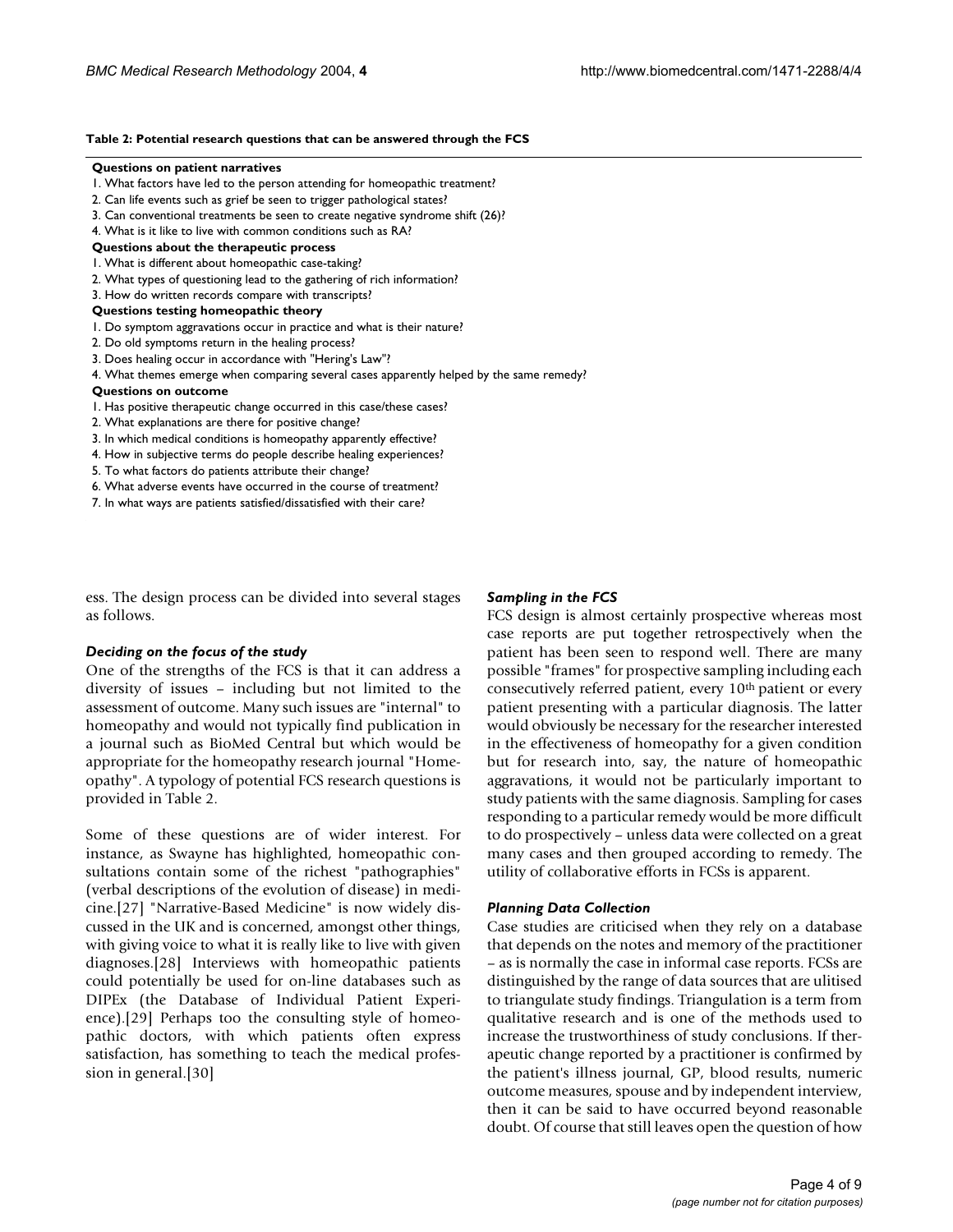#### <span id="page-4-0"></span>**Table 3: Data sources in formal case studies**

| I. Previous medical records of the patient                           |
|----------------------------------------------------------------------|
| 2. Pre-treatment questionnaires                                      |
| 3. Written/typed notes of the practitioner *                         |
| 4. Verbatim transcripts of consultations                             |
| 5. Audio and video tapes of consultations                            |
| 6. Generic numeric outcome scores (eg EQ-5D or GHQ)                  |
| 7. Condition-specific outcome scores (e.g. BDI, IBS-QoL)             |
| 8. Physical and laboratory measurements (eg bp and ESR)              |
| 9. Journals written by patient through therapeutic process           |
| 10. Data from interviews of patient by an independent researcher     |
| 11. Testimonies of family members                                    |
| 12. Testimonies of other carers including GP and hospital specialist |
| 13. Details of all concurrent medications                            |
| 14. Other $-$ eg paintings or poems by patient                       |
| 15. Notes from "supervision" of homeopathic prescribing              |
| 16. Information from the homeopathic literature (eg Materia medica)  |
|                                                                      |

 $*$  – this is often the only source used in informal case reports

such change as occurred. Table [3](#page-4-0) contains a list of possible data sources in FCSs.

Obviously not all of these would be employed in a given study – but the more formal the enquiry the more need there is to use multiple sources of information to contribute to the internal validity of the conclusions. Comparison of these data sources would be a valid study in itself. How do practitioner notes compare to verbatim transcripts? How does family member testimony compare to those of the patient – anecdotal evidence suggests they may be at variance? What light does a pre-treatment questionnaire shed on the therapeutic process?

The decision to make verbatim transcripts of consultations has a major bearing on the cost and labour-intensity of the study – as one hour of consultation may take eight hours to accurately transcribe and as long again to analyse. Though this paper is focusing on qualitative methods there is no a priori reason why these cannot be combined with quantitative approaches using a wide spectrum of generic and condition-specific numeric outcome measures such as EQ-5D and MYMOP. [31] The comparison of these sources can produce interesting results. [32]

The timing of the use of the various data sources needs to be carefully articulated in a study protocol and progress logged in a database. The art of the FCS is to standardise data collection in all areas that will not impinge negatively on the normal homeopathic process. Rigor at this stage will effect the trustworthiness of the conclusions through allowing consistent cross-comparison of cases. So for instance in a case series you might decide that each participant will have the same number of consultations.

#### *Data Analysis in FCSs*

Time-consuming and intellectually challenging, qualitative data analysis (QDA) is the process by which the study data are interrogated for information relevant to the questions under consideration. The thoroughness of the analysis depends on the context of the study but should ideally include examination of all data. Most qualitative researchers make use of sophisticated software packages such as Atlas.ti and NUDIST to aid data handling of textual data such as interview or consultation transcripts.

Taking the example of consultation transcripts, the initial analysis involves taking aspects of the data and ascribing to them some sort of meaning – one might for instance devise a system for identifying different types of questioning by the practitioner: open, closed, hypothetical etc. Or one might identify any examples of "homeopathic aggravation" (the worsening of the presenting symptoms under treatment). This process is called "coding". For a descriptive case study this may be enough. Often however there is a proposition driving the inquiry. For instance the researcher might wonder if talking about hurtful events is part of how homeopathy functions and set up their FCS as a test of Pennebaker's "disclosure theory". [33] The researcher would look at outcome in relation to disclosure with particular attention to "deviant cases" where one might, for instance, see recovery without disclosure.[34]

For a fuller understanding of analysis the reader is referred to Yin.[21] For qualitative methods in general Mason [35] is a good starting point with texts such as Bryman and Burgess [36] taking a broader view. As in the wider world of academia, conclusions are drawn through empirically based reasoning.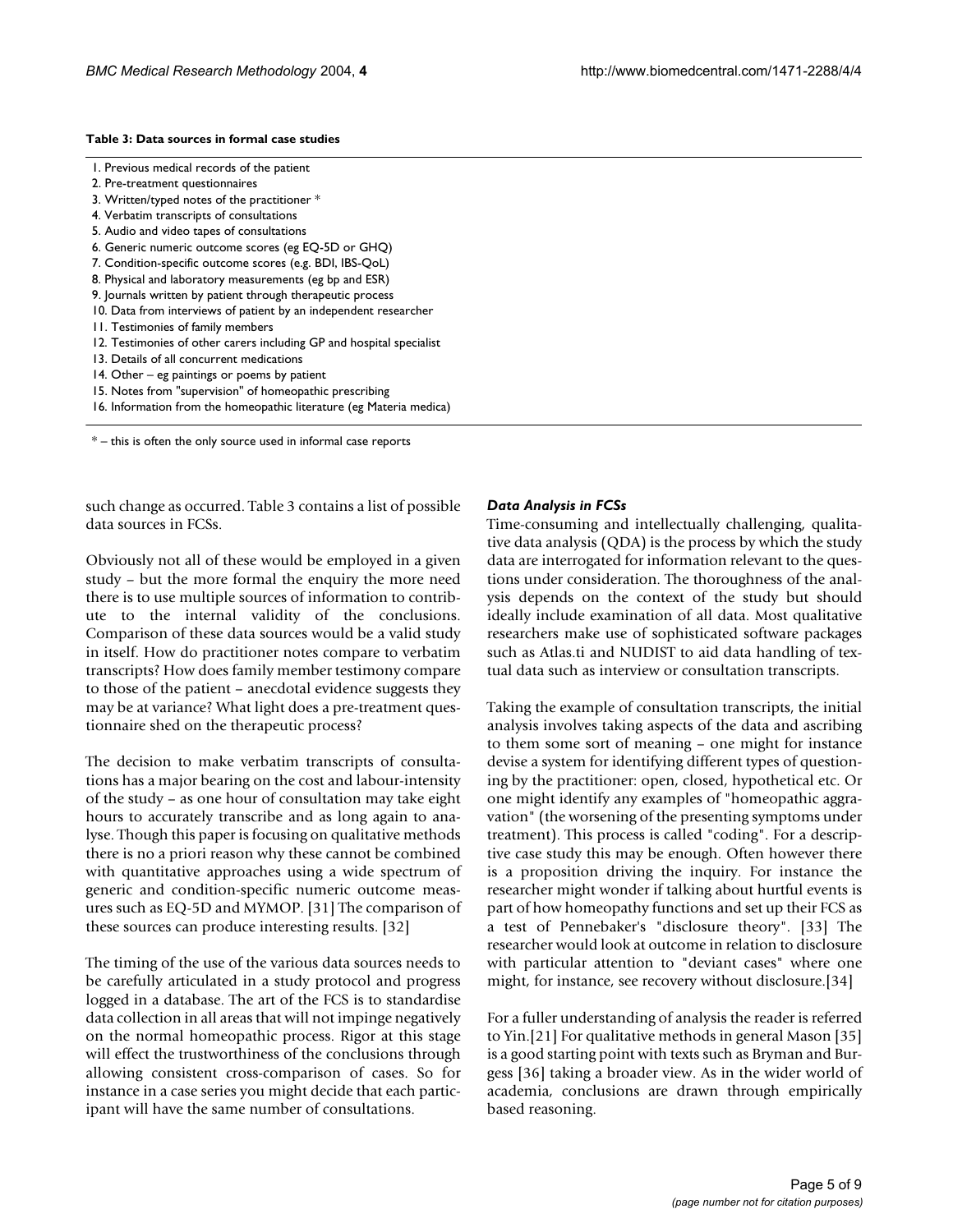In this section of the paper a broad framework has been proposed for FCSs in homeopathy in terms of research questions, data collection and analysis. The next section describes how academic rigor can be applied to the whole process.

# *Means of ensuring trustworthiness of FCS findings*

One of the main criticisms of case study research is that it is interpretative – concerned with the subjective appreciation of meaning. It is unlikely that, presented with the same data, two researchers would reach exactly the same conclusions. The discipline has evolved several important ways of responding to this inescapable problem (in addition to the triangulation mentioned above). See Bloor [37] and Barbour [38] for a critical appraisal of these strategies and Lukoff again for a review in the CAM context.[17]

# *Groundedness*

The importance of groundedness extends to all QDA regardless of whether or not the research espouses a formal "grounded theory" approach.[39] It means that conclusions can be shown to be firmly rooted in the data and not the offspring of the researcher's/ practitioner's imagination – and also explains the liberal use of quotations in the presentation of QDA. Yin borrows the legal metaphor of a "chain of evidence" signalling that the reasoning process from initial questions to final conclusions should be clearly explicated – in the homeopathic context that might include clear descriptions of the rationales for various medication choices.

# *Exploring alternative explanations*

This is a particularly important component of FCSs in the homeopathic context as practitioner-researchers will inevitably work through assumptions resting on their belief in homeopathic theory. FCS researchers need to embrace a range of rival alternative theories for change in patient health status including chance, natural regression, therapeutic consulting and other therapies and show that these have been evaluated in their analyses.

#### *Peer-review and respondent validation*

In peer-review, analysis is reviewed either by another practitioner (as happens in case-supervision) or by a worker in another field altogether. Respondent validation refers to review of study findings by participants in the research. This can throw up ethical problems in the health context depending on how consensual the process has been. A simple statement by a patient that they deem the account of therapy to be accurate would in itself be a significant validation. Obtaining the account of a non-professional friend of the patient – what could be termed the "significant other report" is an additional sophistication.

# *Reflexivity*

Qualitative research is distinctive in its acceptance of the fact that it is not possible to be a truly objective researcher. As this case study researcher comments "it is better to recognise and be explicit about possible sources of influence, and to make allowances for them than it is to pretend that such influences do not exist or to regard them as unwanted sources of "bias" and attempt the impossible task of eliminating them altogether."[40] FCS researchers need to be aware of (and try and explain in presentation) the impact they are having on the collection and analysis of data. Such relativism would be laudable all research communities with a tendency to absolutism – but the challenge of reflexivity should not be underestimated.[41] In some circumstances the researcher (?practitioner) can become the focus of the study through the techniques of autoethnography.[42] In this context it is interesting to note the many parallels between the skills needed for homeopathic practice, such as interviewing and the analysis of meaning, and those required for qualitative research. [43].

# *Writing up the FCS*

The intended style and eventual forum for the write-up should be considered in the initial design process as it will effect how the data is generated. There is no reason why an astutely observed, reflexive and theoretically rich account of a single case could not make a significant contribution. Ideally such a case report should be more than purely descriptive but set out to make a general point. For instance in one of the few homeopathic cases written up in the non-homeopathic literature (excluding those solely reporting adverse events) the paper seeks to illustrate how homeopathic medicine was used alongside a high technology intervention in palliative care.[44] Single case designs are also appropriate when writing for a purely homeopathic audience and guidelines for authors have recently been published by the journal "Homeopathy".[45] Whilst generally not adopting the formal approach advocated here, this journal has published increasing numbers of case-based articles.

Most commonly FCSs would comprise a series of cases opening up several publication options. One choice is to present the narratives of individual cases around a particular theme with short introductory and concluding sections to bracket the whole work – see for example Geraghty.[46] Another is to use the report to analyse various themes quoting selectively across the cases. For instance this might be a style used in a book examining aspects of the homeopathic consultation process. This style has the disadvantage of breaking the narrative coherence of the cases or requiring very short case descriptions. Such a presentation would contain considerable crosscase comparison.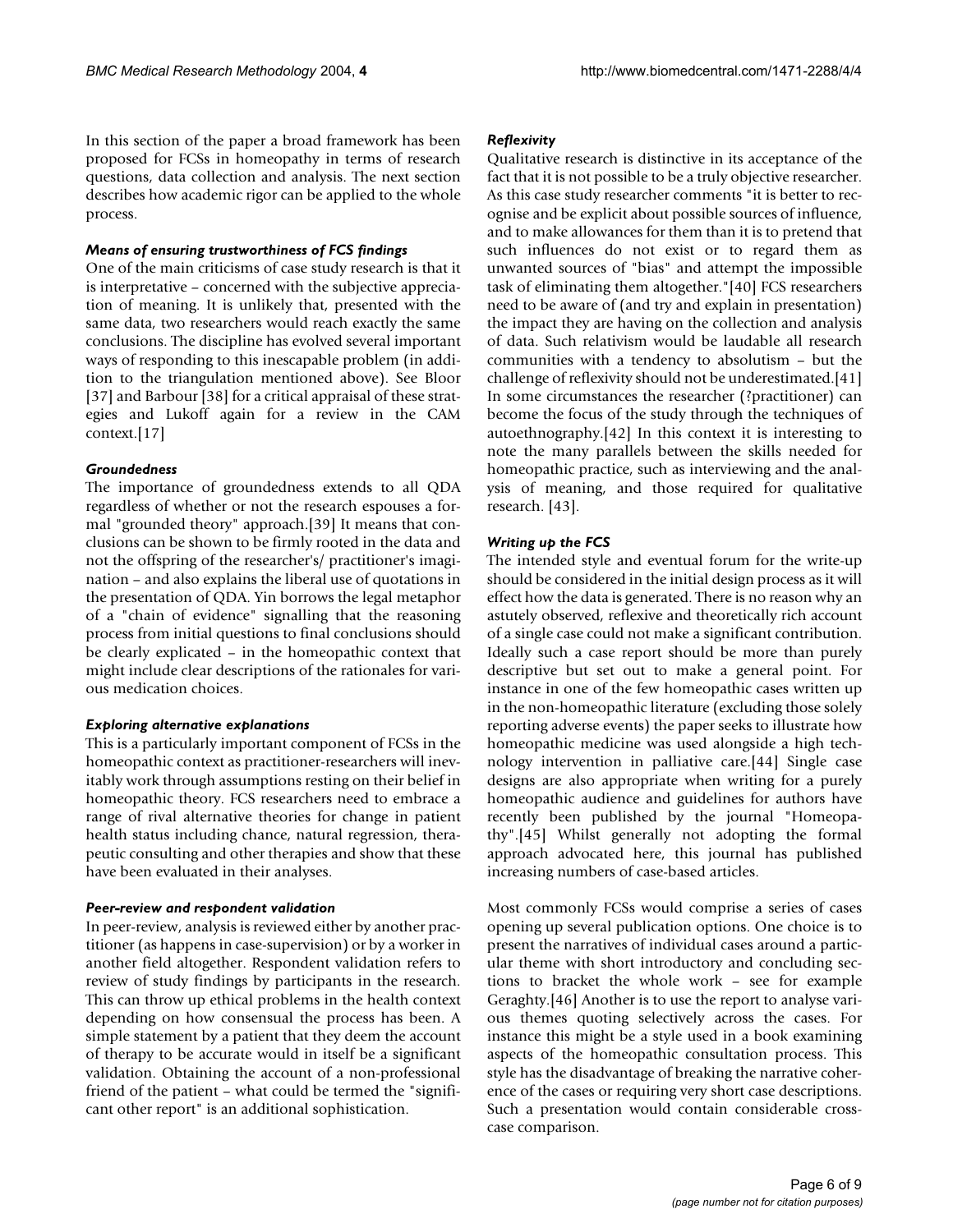Yin defines some criteria for excellence in case reports. They must tackle a significant topic, show evidence of including a reasonably complete account of the topic (see Box 2 for types of evidence in homeopathy), consider alternative perspectives and be written in an engaging style.

# *The ethics of case study research*

The case study researcher/practitioner faces particular ethical challenges including the potential for the research process to compromise the therapeutic process – simply perhaps by dividing the worker's attention between the two activities. The researcher, particularly the practitionerresearcher, has to be committed to an honest exposition of the study findings even if these do not reflect favourably on the effectiveness of the practice. Where a study reflects on the activities of a clinical team – the implications of "revealing" an under-performing colleague need to be thought about in advance. Another major issue is the anonymisation of so much individualised information in a way that does not distort its meaning – you can't change a plumber into a banker. The ethical aspects of qualitative research have been thoroughly explored.[47]

# *FCS in homeopathy in Bristol, UK*

Of the many interesting case-based studies cited, none has substantially employed formal qualitative methods. In Bristol we are conducting a study to apply these formal methods to the study of the "players, process and outcome" of the homeopathic approach in 18 patients attending the Bristol Homeopathic Hospital. All patients treated at this hospital receive a "package of care" comprising a new patient appointment of roughly one hour's duration and four follow-up consultations each lasting around 15 minutes. Of the 18 patients, six are living with IBS, six with Chronic Fatigue Syndrome and six are children (aged 5–16) with childhood eczema. There are three doctors in the study – each seeing two patients with each of the three index conditions. Patients are being interviewed before and after the package of care and individual consultations are being recorded and transcribed. In addition outcome questionnaires, medical notes, conventional medication use and "significant other reporting" are being incorporated as primary data. The purpose of this study is to understand the expectations of patients referred for homeopathy, detail potential "active ingredients" of the homeopathic process (using the MRC framework for the analysis of complex interventions).[48] and specify the outcomes of treatment from a patient-centred perspective. The study will also examine some of the theoretical suppositions internal to homeopathy including the nature of healing responses. The study hopes to report early in 2005.

# *How FCS links with other research methods in homeopathy*

The FCS can be an important tool for the development of clinical trials – this is an explicit recommendation of the MRC framework. Once we understand potential "active ingredients" we can start to think of ways of testing these against appropriate controls. For instance in the pragmatic controlled trial, homeopathic care is tested against alternative or standard care – as opposed to against placebo. The FCS would also be ideally nested within a prospective outcome study,[26] where a given proportion of patients would have their cases studied in greater depth. Because the FCS examines both process and outcome with a particular search for "context effects" it is also applicable to the emerging area of "whole systems research" in which, for instance, the "patient-practitioner dyad must become a major focus for the understanding of healing, including what both practitioner and patient bring to the encounter". [49]

# **Summary**

This article raises for debate the idea that research in homeopathic medicine could be usefully progressed by applying formal qualitative research methods to the study of homeopathic cases. It identifies the limitations, with respect to homeopathy, of both placebo-controlled trials and informal case reports and proposes the formal case study (FCS) as a potential middle way. RCTs are limited primarily by the problems they have with external or "model" validity with respect to a complex intervention like homeopathy. For instance it is probably a mistake to conceptualise homeopathy as being equivalent to conventional drug as the "drug" selection process is itself a potential therapeutic intervention received by both arms in a trial. Informal case reports serve a useful purpose within the discourse of homeopathy but are unconvincing from even a liberal scientific perspective, being retrospective, memory dependent, partial and lacking in external confirmation (see Table [1](#page-2-0))

The FCS is founded in an historical context of case-based research that extends back to antiquity. It allows the naturalistic description of clinical cases and encourages the recording of individuality and anomaly. The FCS can draw on the established practices of qualitative research to substantially improve the trustworthiness of study findings and to form a bridge between homeopathy and the wider research community. The FCS and be pursued by university and practice-based researchers – or ideally the two in tandem. As discussed, homeopathic practitioners may have a natural aptitude for such studies.

Anyone attempting a FCS should first establish a focus for the study, preferably with reference to existing literature and theory. Inquiry can focus on questions both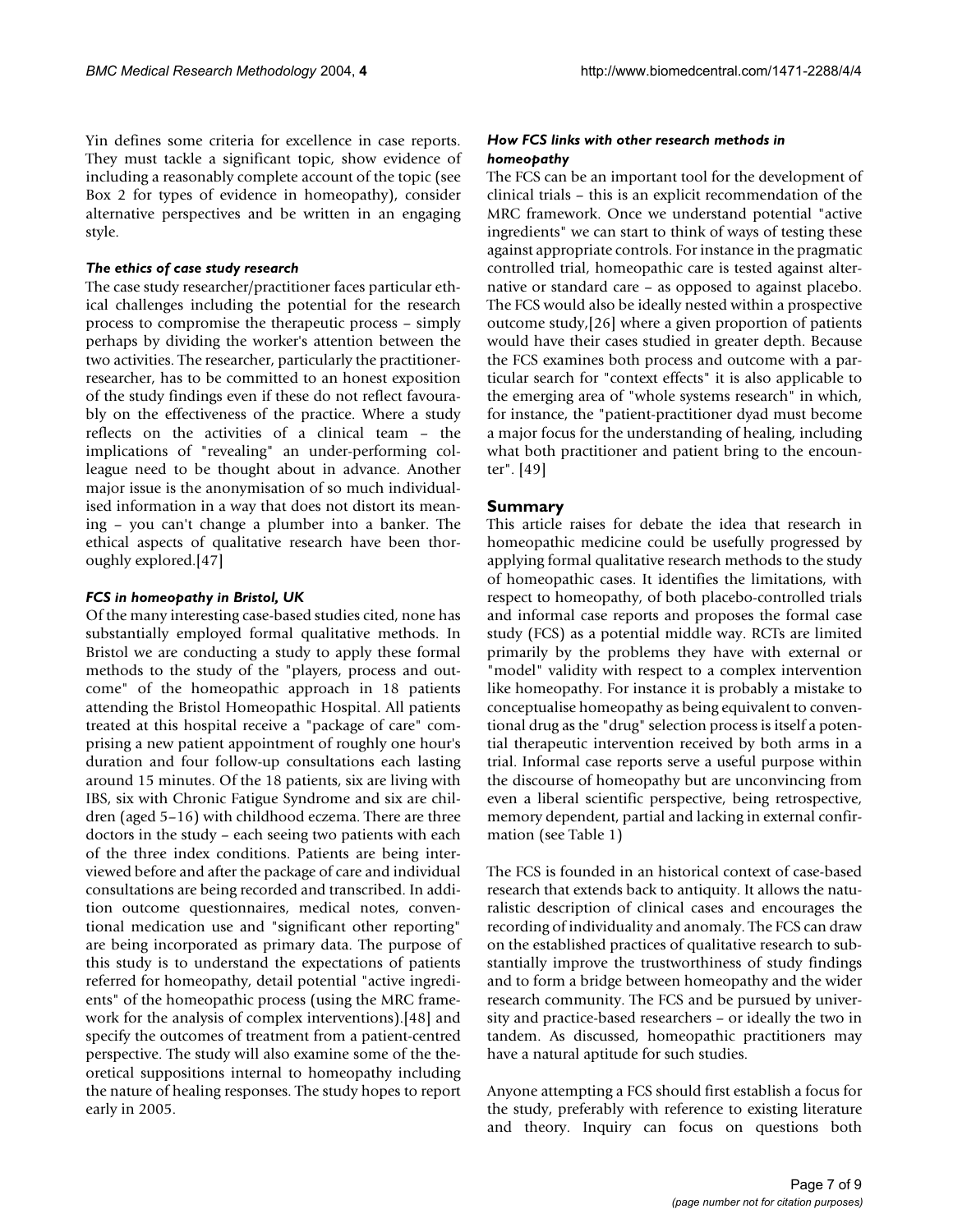"internal" and "external" to homeopathic discourse (see Table [2\)](#page-3-0). Examples of the latter include issues around patient narratives, satisfaction with care, and subjectively perceived outcome. Studies should be prospective and data generated from a variety of sources to ensure adequate triangulation especially with respect to outcome (see Table [3\)](#page-4-0). Though time-intensive, audio and video recording of consultations with transcription into text, offers the greatest opportunity for in-depth analysis.

Analysis in FCS should be grounded in the primary data and seek to test and exemplify established concepts. Central to analysis is the comparison of data from different cases and the active search for cases which do not conform with a developing theory. In particular, alternative explanations for changes in health status should be systematically explored. The trustworthiness of study findings can be increased by the application of techniques from qualitative research including groundedness, triangulation, peer and respondent validation and reflexivity.

Triangulation within FCSs is reminiscent of the arguments put forward by Jonas concerning CAM research as a whole. Jonas eschews the conventional "gold standard" superiority of the RCT and argues instead for an "evidence house".[50] This has many rooms representing different types of evidence meeting the complementary needs of diverse stakeholders such as patients, practitioners, basic scientists and public agencies. As with RCTs, FCSs are not in themselves complete or sufficient.

Can the caged bird sing? Any scientific process places constraints on the system under consideration. In this article a method is set out which can be at once systematic and naturalistic in its handling of a delicate person-centred therapy. As such it offers an important new avenue for the scientific exploration of homeopathy.

#### **Competing interests**

None declared.

#### **Authors' contributions**

This paper was conceived and written by the author.

#### **Acknowledgements**

The original draft of this paper was conceived and written when the author was based in the Department of General Practice, University of Glasgow, UK and funded by the Scottish Office as a Higher Professional Training Fellow.

#### **References**

- 1. Vickers A, McCarney R, Fisher P, van Haselen R: **[Can homeopaths](http://www.ncbi.nlm.nih.gov/entrez/query.fcgi?cmd=Retrieve&db=PubMed&dopt=Abstract&list_uids=10.1054/homp.1999.0475) [detect homeopathic medicines? A pilot study for a ran](http://www.ncbi.nlm.nih.gov/entrez/query.fcgi?cmd=Retrieve&db=PubMed&dopt=Abstract&list_uids=10.1054/homp.1999.0475)domised, double-blind, placebo controlled investigation of [the proving hypothesis](http://www.ncbi.nlm.nih.gov/entrez/query.fcgi?cmd=Retrieve&db=PubMed&dopt=Abstract&list_uids=10.1054/homp.1999.0475)[.](http://www.ncbi.nlm.nih.gov/entrez/query.fcgi?cmd=Retrieve&db=PubMed&dopt=Abstract&list_uids=11479779)** *Br Homeopath J* 2001, **90:**126-130.
- 2. Linde K, Clausius N, Ramirez G, Melchart D, Eitel F, Hedges L, Jonas WB: **[Are the clinical effects of homoeopathy placebo effects?](http://www.ncbi.nlm.nih.gov/entrez/query.fcgi?cmd=Retrieve&db=PubMed&dopt=Abstract&list_uids=9310601)**

**[A meta-analysis of placebo-controlled trials](http://www.ncbi.nlm.nih.gov/entrez/query.fcgi?cmd=Retrieve&db=PubMed&dopt=Abstract&list_uids=9310601)[.](http://www.ncbi.nlm.nih.gov/entrez/query.fcgi?cmd=Retrieve&db=PubMed&dopt=Abstract&list_uids=10.1016/S0140-6736(97)02293-9)** *Lancet* 1997, **350:**834-843.

- 3. Lewith GT, Watkins AD, Hyland ME, Shaw S, Broomfield JA, Dolan G *et al.*: **[Use of ultramolecular potencies of allergen to treat](http://www.ncbi.nlm.nih.gov/entrez/query.fcgi?cmd=Retrieve&db=PubMed&dopt=Abstract&list_uids=67767) [asthmatic people allergic to house dust mite: double blind](http://www.ncbi.nlm.nih.gov/entrez/query.fcgi?cmd=Retrieve&db=PubMed&dopt=Abstract&list_uids=67767) [randomised controlled clinical trial](http://www.ncbi.nlm.nih.gov/entrez/query.fcgi?cmd=Retrieve&db=PubMed&dopt=Abstract&list_uids=67767)[.](http://www.ncbi.nlm.nih.gov/entrez/query.fcgi?cmd=Retrieve&db=PubMed&dopt=Abstract&list_uids=10.1136/bmj.324.7336.520)** *BMJ* 2002, **324:**520.
- 4. Bonne O, Shemer Y, Gorali Y, Katz M, Shalev AY: **[A randomized,](http://www.ncbi.nlm.nih.gov/entrez/query.fcgi?cmd=Retrieve&db=PubMed&dopt=Abstract&list_uids=12716269) [double-blind, placebo-controlled study of classical homeopa](http://www.ncbi.nlm.nih.gov/entrez/query.fcgi?cmd=Retrieve&db=PubMed&dopt=Abstract&list_uids=12716269)[thy in generalized anxiety disorder.](http://www.ncbi.nlm.nih.gov/entrez/query.fcgi?cmd=Retrieve&db=PubMed&dopt=Abstract&list_uids=12716269)** *J Clin Psychiatry* 2003, **64:**282-287.
- 5. White A, Slade P, Hunt C, Hart A, Ernst E: **[Individualised home](http://www.ncbi.nlm.nih.gov/entrez/query.fcgi?cmd=Retrieve&db=PubMed&dopt=Abstract&list_uids=10.1136/thorax.58.4.317)[opathy as an adjunct in the treatment of childhood asthma:](http://www.ncbi.nlm.nih.gov/entrez/query.fcgi?cmd=Retrieve&db=PubMed&dopt=Abstract&list_uids=10.1136/thorax.58.4.317) [a randomised placebo controlled trial](http://www.ncbi.nlm.nih.gov/entrez/query.fcgi?cmd=Retrieve&db=PubMed&dopt=Abstract&list_uids=10.1136/thorax.58.4.317)[.](http://www.ncbi.nlm.nih.gov/entrez/query.fcgi?cmd=Retrieve&db=PubMed&dopt=Abstract&list_uids=12668794)** *Thorax* 2003, **58:**317-321.
- 6. Stevinson C, Devaraj VS, Fountain-Barber A, Hawkins S, Ernst E: **[Homeopathic arnica for prevention of pain and bruising: ran](http://www.ncbi.nlm.nih.gov/entrez/query.fcgi?cmd=Retrieve&db=PubMed&dopt=Abstract&list_uids=10.1258/jrsm.96.2.60)[domized placebo controlled trial in hand surgery](http://www.ncbi.nlm.nih.gov/entrez/query.fcgi?cmd=Retrieve&db=PubMed&dopt=Abstract&list_uids=10.1258/jrsm.96.2.60)[.](http://www.ncbi.nlm.nih.gov/entrez/query.fcgi?cmd=Retrieve&db=PubMed&dopt=Abstract&list_uids=12562974)** *J R Soc Med* 2003, **96:**60-65.
- 7. Walach H: **[The Efficacy Paradox in Randomised Controlled](http://www.ncbi.nlm.nih.gov/entrez/query.fcgi?cmd=Retrieve&db=PubMed&dopt=Abstract&list_uids=10.1089/107555301300328070) [Trials of CAM and Elsewhere: Beware of the Placebo Trap](http://www.ncbi.nlm.nih.gov/entrez/query.fcgi?cmd=Retrieve&db=PubMed&dopt=Abstract&list_uids=10.1089/107555301300328070)[.](http://www.ncbi.nlm.nih.gov/entrez/query.fcgi?cmd=Retrieve&db=PubMed&dopt=Abstract&list_uids=11439833)** *The Journal of Alternative and Complementary Medicine* 2001, **7:**213-218.
- 8. Bell IR: **Evidence-Based Homeopathy. Empirical Questions and Methodological Considerations for Homeopathic Clinical Research.** *American Journal of Homeopathy* 2003, **96:**17-31.
- 9. Thompson TDB, Weiss MC, Lewith G, Sharp DS: **Narratives of engagement. British medical doctors talking about their experiences with the integration of homeopathic medicine in their clinical life [Abstract].** *FACT* 2002, **8:**161.
- 10. Sackett DL, Richardson WS, Rosenberg WM, Haynes RB: **Evidencebased Medicine. How to practice and teach EBM.** *London: Churchill Livingstone*; 2000:159.
- 11. Bloch H: **[Thomas Sydenham, MD \(1624–1689\): the father of](http://www.ncbi.nlm.nih.gov/entrez/query.fcgi?cmd=Retrieve&db=PubMed&dopt=Abstract&list_uids=8289057) [clinical observation.](http://www.ncbi.nlm.nih.gov/entrez/query.fcgi?cmd=Retrieve&db=PubMed&dopt=Abstract&list_uids=8289057)** *J Fam Pract* 1994, **38:**80-81.
- 12. Cox K: **[Stories as case knowledge: case knowledge as stories](http://www.ncbi.nlm.nih.gov/entrez/query.fcgi?cmd=Retrieve&db=PubMed&dopt=Abstract&list_uids=10.1046/j.1365-2923.2001.01016.x)[.](http://www.ncbi.nlm.nih.gov/entrez/query.fcgi?cmd=Retrieve&db=PubMed&dopt=Abstract&list_uids=11555224)** *Med Educ* 2001, **35:**862-866.
- 13. Ely JW, Osheroff JA, Ebell MH, Chambliss ML, Vinson DC, Stevermer JJ *et al.*: **[Obstacles to answering doctors' questions about](http://www.ncbi.nlm.nih.gov/entrez/query.fcgi?cmd=Retrieve&db=PubMed&dopt=Abstract&list_uids=99056) [patient care with evidence: qualitative study](http://www.ncbi.nlm.nih.gov/entrez/query.fcgi?cmd=Retrieve&db=PubMed&dopt=Abstract&list_uids=99056)[.](http://www.ncbi.nlm.nih.gov/entrez/query.fcgi?cmd=Retrieve&db=PubMed&dopt=Abstract&list_uids=10.1136/bmj.324.7339.710)** *BMJ* 2002, **324:**710.
- 14. Editor: **Guidelines for authors.** *Homeopathic Links* 1999, **12:**135.
- 15. Charlton BG: **[Individual case studies in primary health care](http://www.ncbi.nlm.nih.gov/entrez/query.fcgi?cmd=Retrieve&db=PubMed&dopt=Abstract&list_uids=10.1093/fampra/16.1.1) [\[editorial\]](http://www.ncbi.nlm.nih.gov/entrez/query.fcgi?cmd=Retrieve&db=PubMed&dopt=Abstract&list_uids=10.1093/fampra/16.1.1)[.](http://www.ncbi.nlm.nih.gov/entrez/query.fcgi?cmd=Retrieve&db=PubMed&dopt=Abstract&list_uids=10321387)** *Fam Pract* 1999, **16:**1-3.
- 16. Porter R: *Blood and Guts: a short history of medicine London: Penguin Books*; 2003.
- 17. Lukoff D, Edwards D, Miller M: **[The Case Study as a Scientific](http://www.ncbi.nlm.nih.gov/entrez/query.fcgi?cmd=Retrieve&db=PubMed&dopt=Abstract&list_uids=9682511) [Method for Researching Alternative Therapies.](http://www.ncbi.nlm.nih.gov/entrez/query.fcgi?cmd=Retrieve&db=PubMed&dopt=Abstract&list_uids=9682511)** *Altern Ther Health Med* 1998, **4:**44-52.
- 18. Cassidy CM: **[Social science theory and methods in the study of](http://www.ncbi.nlm.nih.gov/entrez/query.fcgi?cmd=Retrieve&db=PubMed&dopt=Abstract&list_uids=9395601) [alternative and complementary medicine.](http://www.ncbi.nlm.nih.gov/entrez/query.fcgi?cmd=Retrieve&db=PubMed&dopt=Abstract&list_uids=9395601)** *J Altern Complement Med* 1995, **1:**19-40.
- 19. Barbour RS: **[The role of qualitative research in broadening the](http://www.ncbi.nlm.nih.gov/entrez/query.fcgi?cmd=Retrieve&db=PubMed&dopt=Abstract&list_uids=10.1046/j.1365-2753.1999.00177.x) ["evidence base" for clinical practice](http://www.ncbi.nlm.nih.gov/entrez/query.fcgi?cmd=Retrieve&db=PubMed&dopt=Abstract&list_uids=10.1046/j.1365-2753.1999.00177.x)[.](http://www.ncbi.nlm.nih.gov/entrez/query.fcgi?cmd=Retrieve&db=PubMed&dopt=Abstract&list_uids=10471231)** *Journal of Evaluation in Clinical Practice* 1999, **5:**213-224.
- 20. Green J, Britten N: **[Qualitative research and evidence based](http://www.ncbi.nlm.nih.gov/entrez/query.fcgi?cmd=Retrieve&db=PubMed&dopt=Abstract&list_uids=9583929) [medicine.](http://www.ncbi.nlm.nih.gov/entrez/query.fcgi?cmd=Retrieve&db=PubMed&dopt=Abstract&list_uids=9583929)** *BMJ* 1998, **316:**1230-1232.
- 21. Yin RK: *Case study research. Designs and Methods* 3rd edition. *London: Sage*; 2003.
- 22. Concato J, Shah N, Horwitz RI: **[Randomized, controlled trials,](http://www.ncbi.nlm.nih.gov/entrez/query.fcgi?cmd=Retrieve&db=PubMed&dopt=Abstract&list_uids=10.1056/NEJM200006223422507) [observational studies, and the hierarchy of research designs](http://www.ncbi.nlm.nih.gov/entrez/query.fcgi?cmd=Retrieve&db=PubMed&dopt=Abstract&list_uids=10.1056/NEJM200006223422507)[.](http://www.ncbi.nlm.nih.gov/entrez/query.fcgi?cmd=Retrieve&db=PubMed&dopt=Abstract&list_uids=10861325)** *N Engl J Med* 2000, **342:**1887-1892.
- 23. Neville-Smith R: **[Community Hospital Homoeopathy Clinic:](http://www.ncbi.nlm.nih.gov/entrez/query.fcgi?cmd=Retrieve&db=PubMed&dopt=Abstract&list_uids=10.1054/homp.1999.0280) [Audit of the first 12 months activity](http://www.ncbi.nlm.nih.gov/entrez/query.fcgi?cmd=Retrieve&db=PubMed&dopt=Abstract&list_uids=10.1054/homp.1999.0280)[.](http://www.ncbi.nlm.nih.gov/entrez/query.fcgi?cmd=Retrieve&db=PubMed&dopt=Abstract&list_uids=10228600)** *British Homoeopathic Journal* 1999, **88:**20-23.
- 24. Thompson EA, Reilly D: **[The homeopathic approach to the](http://www.ncbi.nlm.nih.gov/entrez/query.fcgi?cmd=Retrieve&db=PubMed&dopt=Abstract&list_uids=10.1016/S1475-4916(03)00035-3) [treatment of symptoms of oestrogen withdrawal in breast](http://www.ncbi.nlm.nih.gov/entrez/query.fcgi?cmd=Retrieve&db=PubMed&dopt=Abstract&list_uids=10.1016/S1475-4916(03)00035-3) [cancer patients. A prospective observational study](http://www.ncbi.nlm.nih.gov/entrez/query.fcgi?cmd=Retrieve&db=PubMed&dopt=Abstract&list_uids=10.1016/S1475-4916(03)00035-3)[.](http://www.ncbi.nlm.nih.gov/entrez/query.fcgi?cmd=Retrieve&db=PubMed&dopt=Abstract&list_uids=12884894)** *Homeopathy* 2003, **92:**131-134.
- 25. Stam C, Bonnet MS, Van Haselen RA: **[The efficacy and safety of a](http://www.ncbi.nlm.nih.gov/entrez/query.fcgi?cmd=Retrieve&db=PubMed&dopt=Abstract&list_uids=10.1038/sj.bhj.5800460) [homeopathic gel in the treatment of acute low back pain: a](http://www.ncbi.nlm.nih.gov/entrez/query.fcgi?cmd=Retrieve&db=PubMed&dopt=Abstract&list_uids=10.1038/sj.bhj.5800460) multi-centre, randomised, double-blind comparative clinical [trial](http://www.ncbi.nlm.nih.gov/entrez/query.fcgi?cmd=Retrieve&db=PubMed&dopt=Abstract&list_uids=10.1038/sj.bhj.5800460)[.](http://www.ncbi.nlm.nih.gov/entrez/query.fcgi?cmd=Retrieve&db=PubMed&dopt=Abstract&list_uids=11212085)** *Br Homeopath J* 2001, **90:**21-28.
- 26. Walach H, Lewith GT, Jonas WB: **The role of outcomes research in evaluating complementary and alternative medicine.** *Altern Ther Health Med* 2002, **8:**88-95.
- 27. Swayne J: *Homeopathic Method. Implications for Clinical Practice and Medical Science London: Churchill Livingstone*; 1998.